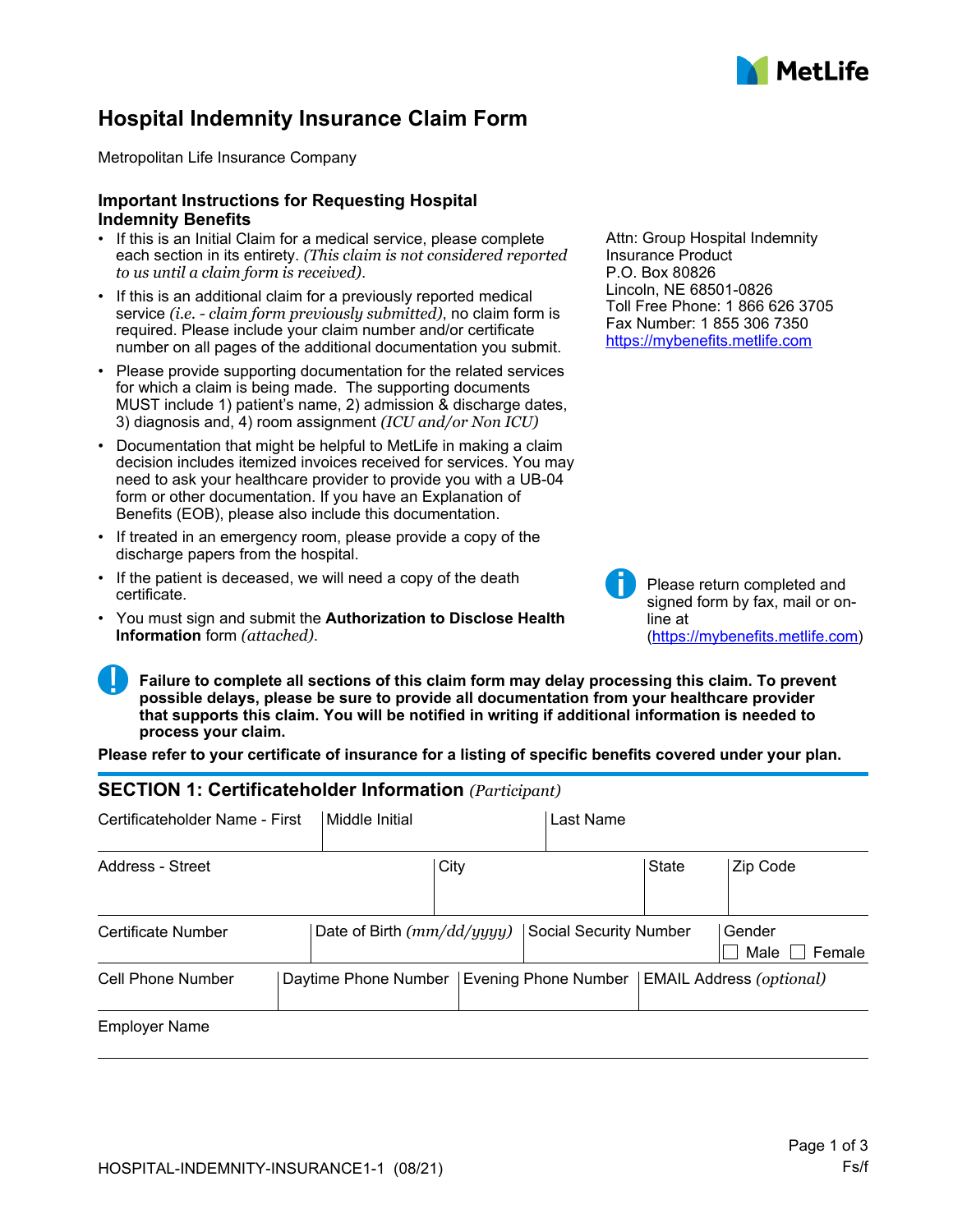### **SECTION 2: Patient Information**

Same as Section 1 *(If you check this box, you do not need to complete this section. You may skip to Section 3.)*

| Spouse |  | Child |
|--------|--|-------|
|--------|--|-------|

| Patient Name - First         | Middle Initial       |        | Last Name                     |       |          |
|------------------------------|----------------------|--------|-------------------------------|-------|----------|
| Home Address - Street        |                      | City   |                               | State | Zip Code |
| Date of Birth $(mm/dd/yyyy)$ | Gender<br>Male       | Female | <b>Social Security Number</b> |       |          |
| <b>Cell Phone Number</b>     | Daytime Phone Number |        | <b>Evening Phone Number</b>   |       |          |

### **SECTION 3: Hospitalization Details**

**Refer to your group certificate or Summary Plan Description for a complete description of your benefits. Not all plans contain the same benefits.**

| Please explain why you were hospitalized                                                 |                             |  |  |  |
|------------------------------------------------------------------------------------------|-----------------------------|--|--|--|
| Admission Date (mm/dd/yyyy)                                                              | Discharge Date (mm/dd/yyyy) |  |  |  |
| <b>Hospital Name</b>                                                                     |                             |  |  |  |
| City                                                                                     | State                       |  |  |  |
| Are you claiming for Hospital Benefits?                                                  | Yes  <br>No.                |  |  |  |
| Are you claiming for Surgery Benefits?                                                   | No<br>$Yes$ $\vert \ \vert$ |  |  |  |
| Are you claiming for Additional Care Benefits?                                           | Yes<br>No.<br>$\mathbf{I}$  |  |  |  |
| Are you claiming for Other Benefits?<br>No<br>Yes $  \  $                                |                             |  |  |  |
| For all of the above, please submit all related receipts.                                |                             |  |  |  |
| Please provide details of all services received for which you are submitting this claim: |                             |  |  |  |
|                                                                                          |                             |  |  |  |

## **SECTION 4: Special Payment Instructions & Direct Deposits**

- If you would like claim benefits paid using direct deposit, please provide the information requested for the bank where you have your account.
- The sample check below may help you locate your bank account and bank routing numbers. Please be sure that you are referencing one of your checks, not a deposit or withdrawal slip.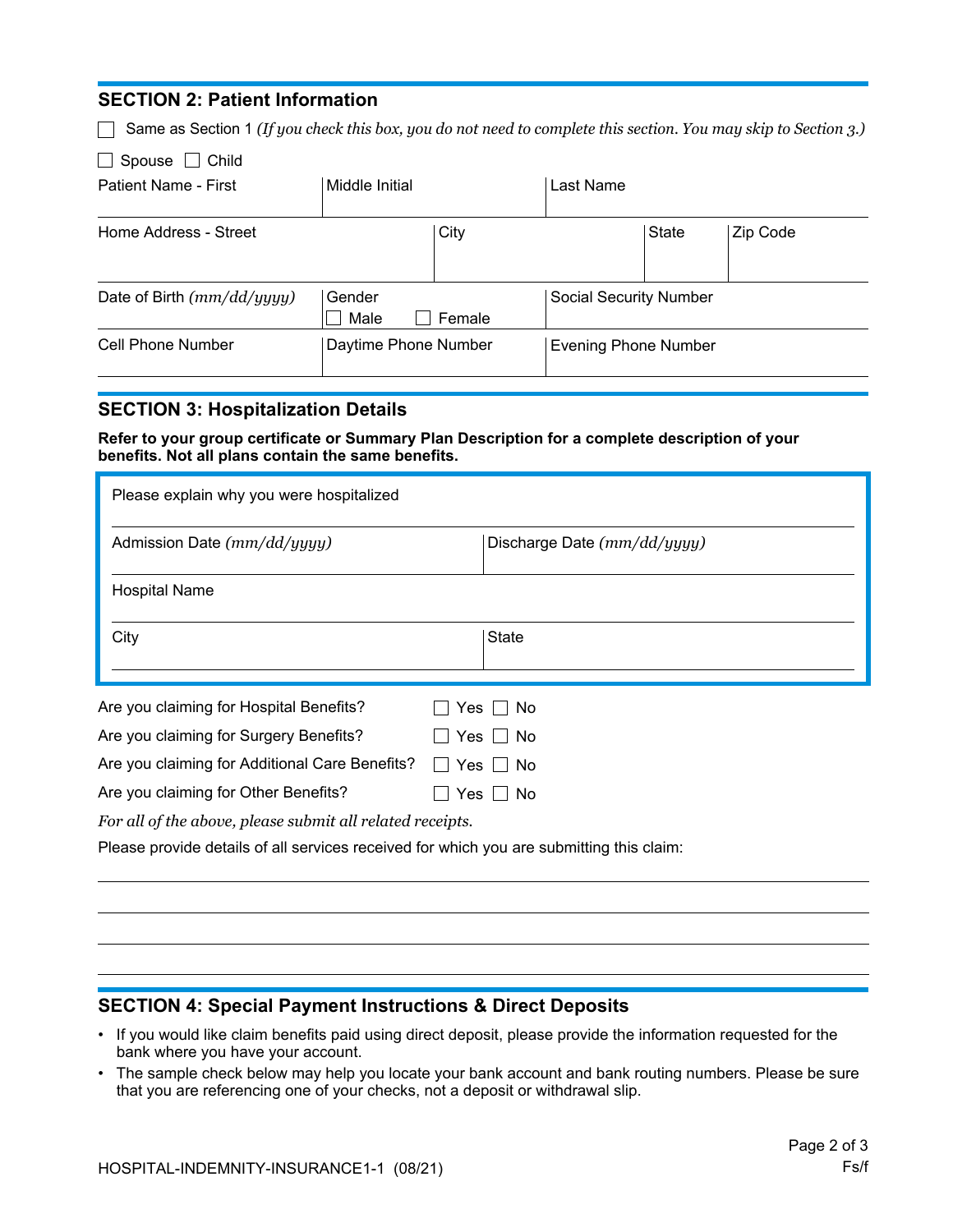- If a savings account is used, please check with your bank representative for the appropriate routing and account numbers.
- Use the space below if you need to provide any special instructions. *(e.g., requesting that your claim proceeds be sent to an address other than the address of record)*.

| Would you like claim benefit payments paid using direct deposit?                                      |         |                                                                                                          |                                  |
|-------------------------------------------------------------------------------------------------------|---------|----------------------------------------------------------------------------------------------------------|----------------------------------|
| No<br>l Yes                                                                                           |         | (If Yes complete the Account Information section below.)                                                 |                                  |
| <b>Bank Name</b>                                                                                      |         |                                                                                                          | <b>Bank Telephone Number</b>     |
| <b>Bank Street Address</b>                                                                            | City    |                                                                                                          | <b>State</b><br>Zip Code         |
| Type of Account (check one): $\Box$ Checking                                                          | Savings | <b>John Doe</b><br>123 Main Street<br>Anytown, NJ 10000-1234                                             | 1234<br>20                       |
| Be sure to confirm your account and routing<br>numbers with your bank to ensure prompt<br>processing. |         | $\mathcal{D}_{\text{ATTO}}$ THE ORDER OF<br><b>ANY BANK</b><br>456 Main Street<br>Anytown, NJ 10000-1234 | \$<br>$\mathcal{D}_{\text{max}}$ |
| <b>Bank Routing Number</b>                                                                            |         | FOR.<br>#123456789# 0123456780 1234                                                                      |                                  |
| <b>Bank Account Number</b>                                                                            |         | <b>1:000000001:</b>                                                                                      | 0000000000                       |
|                                                                                                       |         | <b>BANK ROUTING NUMBER</b>                                                                               | <b>BANK ACCOUNT NUMBER</b>       |

#### **Authorization & Signature of Certificateholder**

- I request MetLife to send my payments to the financial institution designated in Section 4 for deposit into my account. This agreement will remain in effect until MetLife receives notice from me to the contrary.
- I understand that MetLife will not be liable for any failure to change or terminate this agreement until a written request is received from me in satisfactory form and reasonable time has passed for MetLife to act upon it.
- If any overpayment is credited to my account in error, I authorize and direct my financial institution to debit my account and to refund such overpayment to MetLife.

|                            | Name (Please Print)         |                     |
|----------------------------|-----------------------------|---------------------|
| <b>Sign</b><br><b>Here</b> | Certificateholder Signature | Date $(mm/dd/yyyy)$ |
|                            |                             |                     |

Next Steps:

- Review and complete the Fraud Warnings, Certification & Signature sections.
- Review and complete the Authorization to Disclose Health Information Page.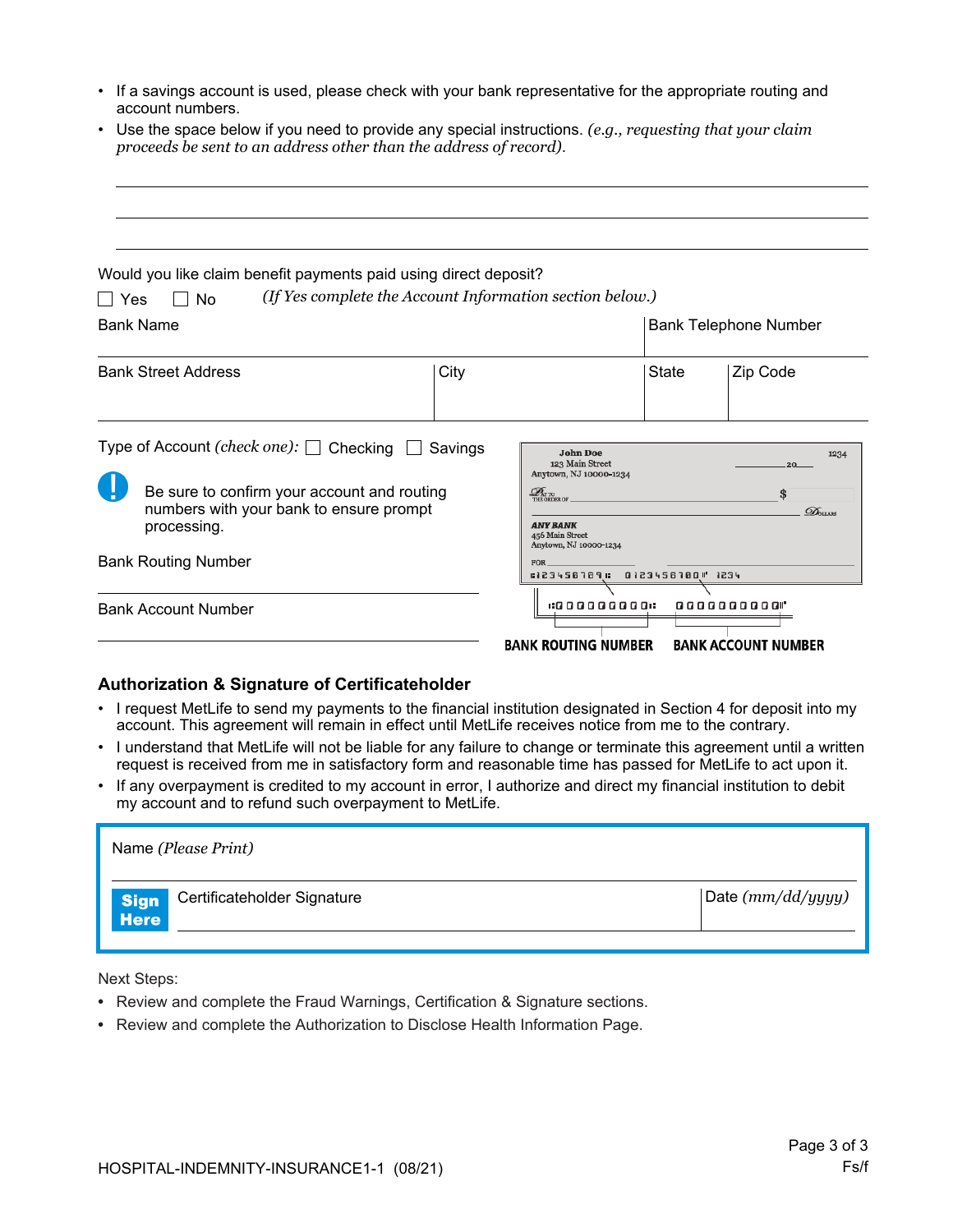

# **Fraud Warnings**

Before signing this claim form, please read the warning for the state where you reside and for the state where the insurance policy under which you are claiming a benefit was issued.

**Alabama, Arkansas, District of Columbia, Louisiana, Massachusetts, Minnesota, New Mexico, Ohio, Rhode Island and West Virginia:** Any person who knowingly presents a false or fraudulent claim for payment of a loss or benefit or knowingly presents false information in an application for insurance is guilty of a crime and may be subject to fines and confinement in prison.

**Alaska:** A person who knowingly and with intent to injure, defraud, or deceive an insurance company files a claim containing false, incomplete or misleading information may be prosecuted under state law.

**Arizona:** For your protection, Arizona law requires the following statement to appear on this form. Any person who knowingly presents a false or fraudulent claim for payment of a loss is subject to criminal and civil penalties.

**California:** For your protection, California law requires the following to appear on this form: Any person who knowingly presents a false or fraudulent claim for the payment of a loss is guilty of a crime and may be subject to fines and confinement in state prison.

**Colorado:** It is unlawful to knowingly provide false, incomplete or misleading facts or information to an insurance company for the purpose of defrauding or attempting to defraud the company. Penalties may include imprisonment, fines, denial of insurance and civil damages. Any insurance company or agent of an insurance company who knowingly provides false, incomplete, or misleading facts or information to a policyholder or claimant for the purpose of defrauding or attempting to defraud the policyholder or claimant with regard to a settlement or award payable from insurance proceeds shall be reported to the Colorado Division of Insurance within the Department of Regulatory Agencies to the extent required by applicable law.

**Delaware, Idaho, Indiana and Oklahoma:** WARNING: Any person who knowingly, and with intent to injure, defraud or deceive any insurer, makes any claim for the proceeds of an insurance policy containing any false, incomplete or misleading information is guilty of a felony.

**Florida:** Any person who knowingly and with intent to injure, defraud or deceive any insurance company files a statement of claim or an application containing any false, incomplete or misleading information is guilty of a felony of the third degree.

**Kentucky:** Any person who knowingly and with intent to defraud any insurance company or other person files a statement of claim containing any materially false information or conceals, for the purpose of misleading, information concerning any fact material thereto commits a fraudulent insurance act, which is a crime.

**Maine, Tennessee and Washington:** It is a crime to knowingly provide false, incomplete or misleading information to an insurance company for the purpose of defrauding the company. Penalties may include imprisonment, fines or a denial of insurance benefits.

**Maryland:** Any person who knowingly or willfully presents a false or fraudulent claim for payment of a loss or benefit or who knowingly or willfully presents false information in an application for insurance is guilty of a crime and may be subject to fines and confinement in prison.

**New Hampshire:** Any person who, with a purpose to injure, defraud or deceive any insurance company, files a statement of claim containing any false, incomplete, or misleading information is subject to prosecution and punishment for insurance fraud as provided in RSA 638:20.

**New Jersey:** Any person who knowingly files a statement of claim containing any false or misleading information is subject to criminal and civil penalties.

**Oregon:** Any person who knowingly presents a materially false statement of claim may be guilty of a criminal offense and may be subject to penalties under state law.

**Puerto Rico:** Any person who knowingly and with the intention to defraud includes false information in an application for insurance or files, assists or abets in the filing of a fraudulent claim to obtain payment of a loss or other benefit, or files more than one claim for the same loss or damage, commits a felony and if found guilty shall be punished for each violation with a fine of no less than five thousand dollars (\$5,000), not to exceed ten thousand dollars (\$10,000); or imprisoned for a fixed term of three (3) years, or both. If aggravating circumstances exist, the fixed jail term may be increased to a maximum of five (5) years; and if mitigating circumstances are present, the jail term may be reduced to a minimum of two (2) years.

**Texas:** Any person who knowingly presents a false or fraudulent claim for the payment of a loss is guilty of a crime and may be subject to fines and confinement in state prison.

**Vermont:** Any person who knowingly presents a false statement of claim for insurance may be guilty of a criminal offense and subject to penalties under state law.

**Virginia:** Any person who, with the intent to defraud or knowing that he is facilitating a fraud against an insurer, submits an application or files a claim containing a false or deceptive statement may have violated the state law.

**Pennsylvania and all other states:** Any person who knowingly and with intent to defraud any insurance company or other person files an application for insurance or statement of claim containing any materially false information or conceals for the purpose of misleading, information concerning any fact material thereto commits a fraudulent insurance act, which is a crime and subjects such person to criminal and civil penalties.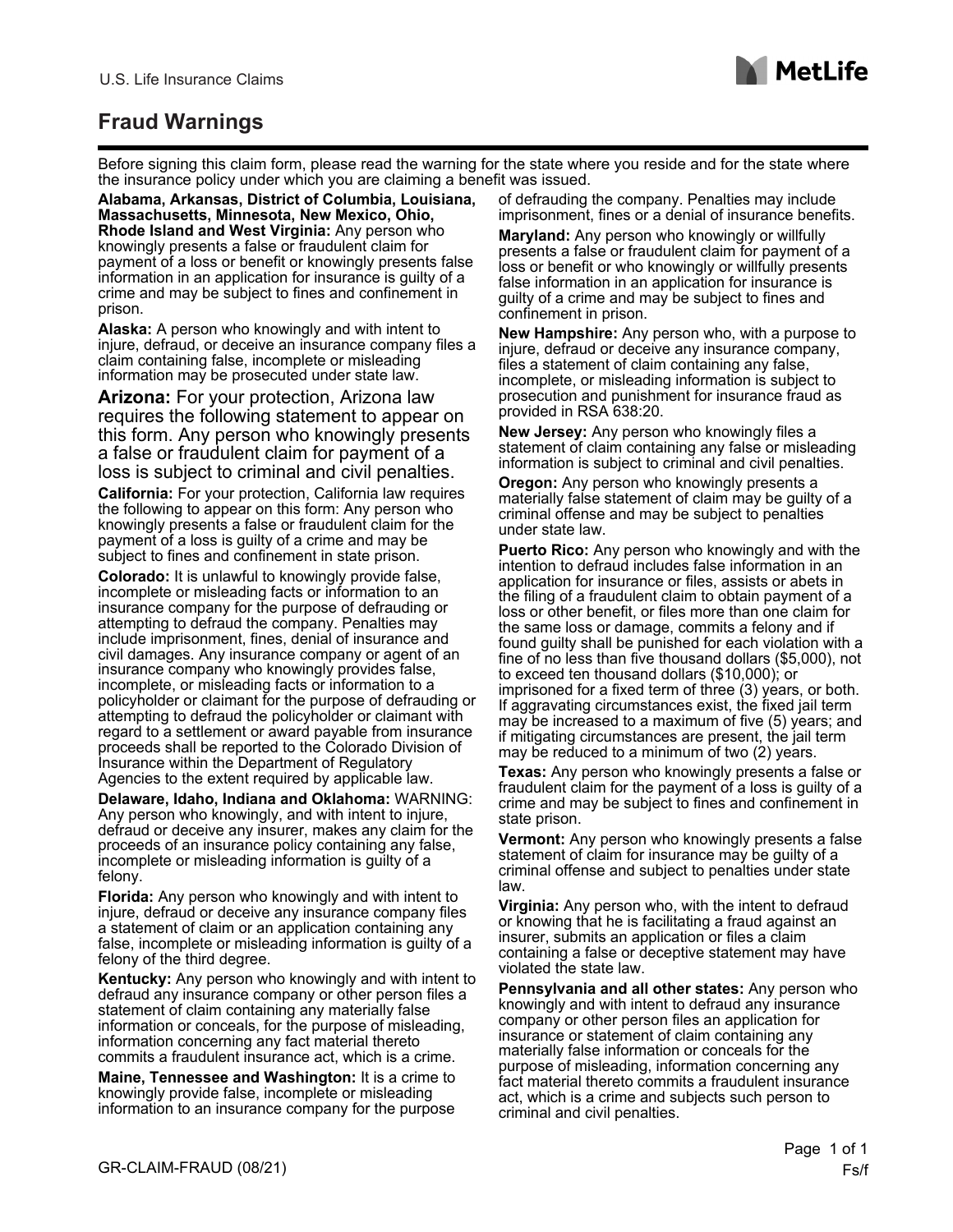## **SECTION 5: Certification & Signature**

By signing below, I acknowledge:

- 1. All information I have given is true and complete to the best of my knowledge and belief.
- 2. I have read the applicable Fraud Warning(s) provided in this form. **New York Residents:** Any person who knowingly and with intent to defraud any insurance company or other person files an application for insurance or statement of claim containing any materially false information, or conceals for the purpose of misleading, information concerning any fact material thereto, commits a fraudulent insurance act, which is a crime, and shall also be subject to a civil penalty not to exceed five thousand dollars and the stated value of claim for each such violation.

#### **Under penalty of perjury, I certify:**

- **1. That the number shown on this form is my correct taxpayer identification/social security number; and**
- **2. That I am not subject to IRS required backup withholding as a result of failure to report all interest or dividend income; and**
- **3. I am a U.S. citizen, or a U.S. resident for tax purposes.**

*Please note: If item 2 or 3 above is not true, cross out the applicable item(s).* The IRS does not require your consent to any provision of this document other than the certification to avoid backup withholding.

| <b>Sign</b><br><b>Here</b>                                                                                                     | Signature of Insured or Authorized Representative |  |  |  |
|--------------------------------------------------------------------------------------------------------------------------------|---------------------------------------------------|--|--|--|
| Name of Insured or Authorized Representative, if applicable (Please Print)<br>Last Name<br>Middle Initial<br><b>First Name</b> |                                                   |  |  |  |
| If signed by Authorized Representative, describe your authority and provide documentation.                                     |                                                   |  |  |  |
| (e.g., guardian, conservator, power of attorney, etc.)                                                                         |                                                   |  |  |  |